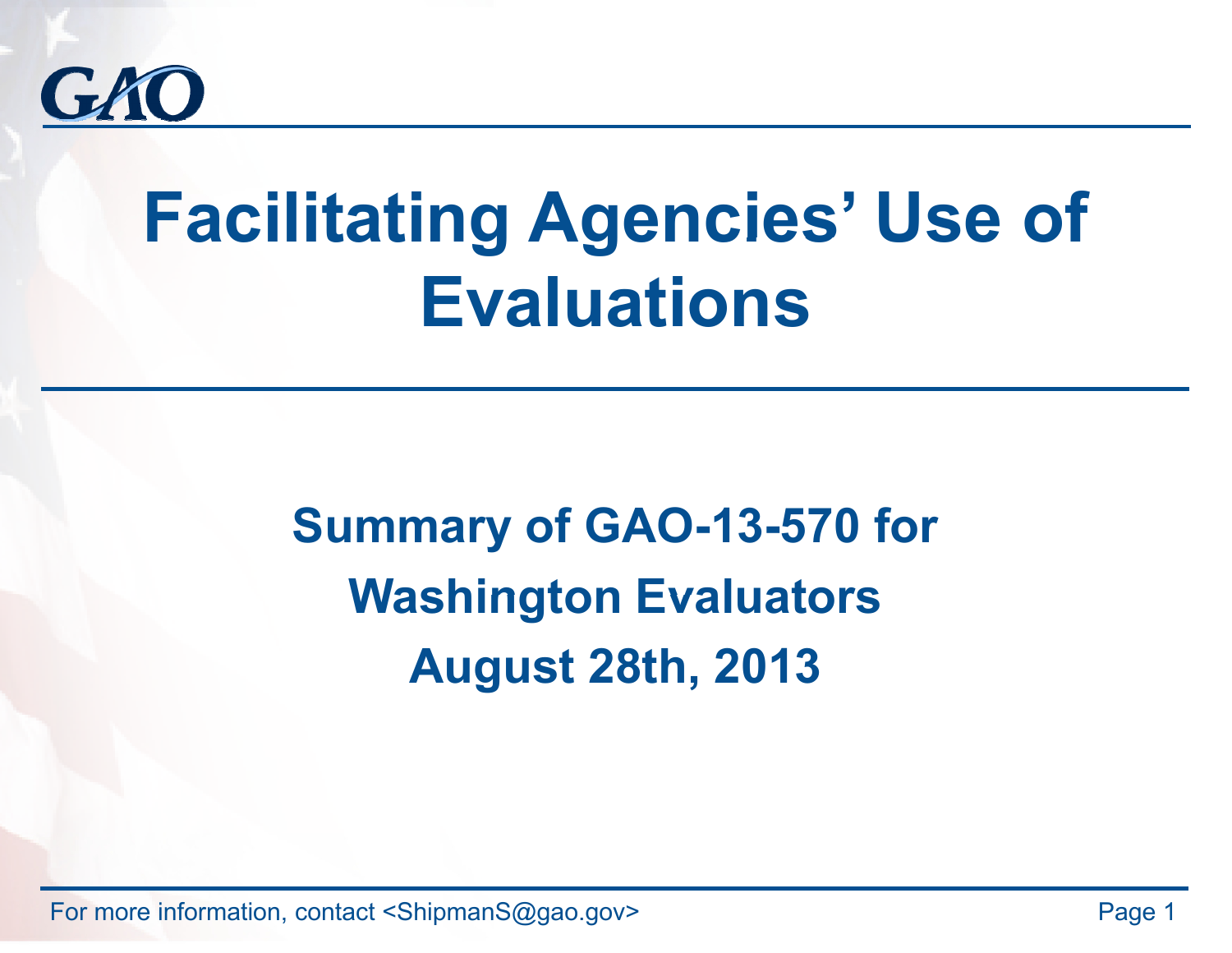

## **Why GAO Did This Study**

- • GPRA Modernization Act (GPRAMA) introduces several provisions to ensure that agencies use information in decision making and holds them accountable for achieving results
- $\bullet$  OMB has also encouraged agencies to improve government effectiveness through use of evidence and program evaluation in making budget, management and policy decisions
- GPRAMA requires GAO to evaluate the act's implementation: GAO-13-518 summarizes body of work through June 2013, GAO-13-519SP summarizes responses to all questions on our governmentwide survey.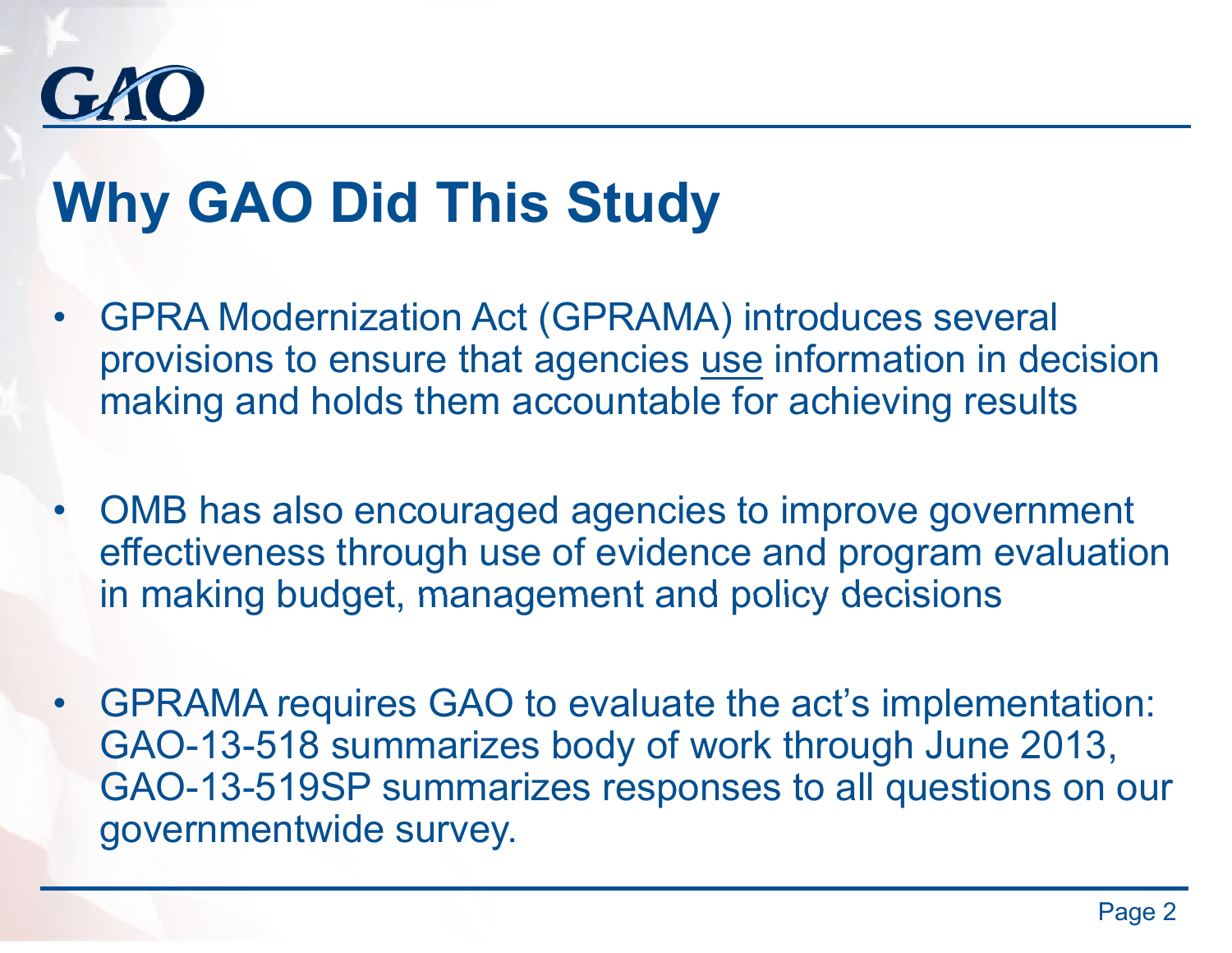

## **GAO Study Objectives and Methodology**

#### To identify

- Extent to which agencies are using program evaluations in selected management and policymaking activities
- Factors, if any, that hinder agencies' use of evaluation
- Factors or strategies that facilitate use

Surveyed a stratified random sample of about 4400 supervisors and managers in the 24 CFO agencies about access to and use of evaluations, and factors that hinder use

Interviewed OMB staff and evaluation officials at 5 agencies in USDA, HHS, and DOL about factors that hinder or facilitate use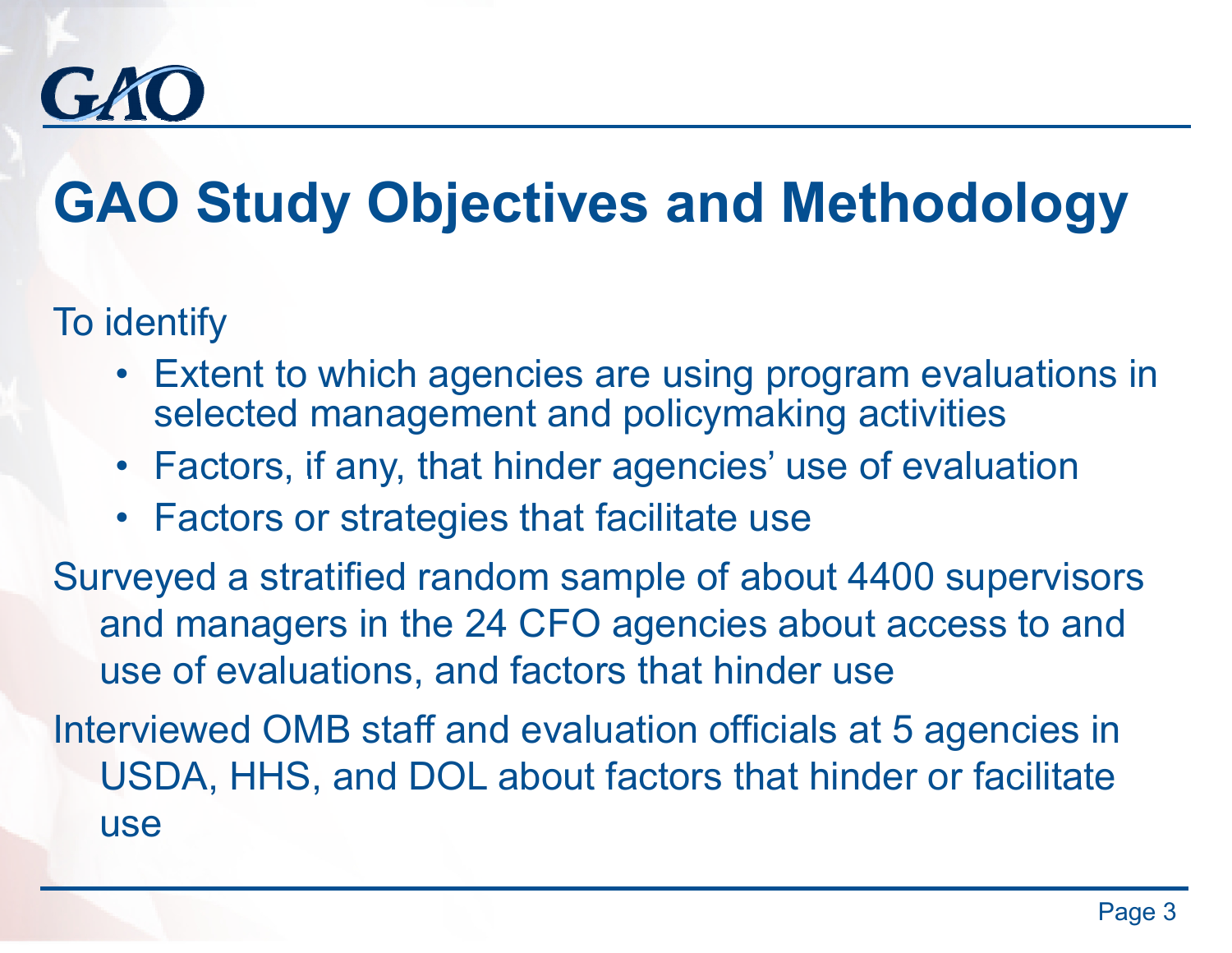### **Most Managers Lacked Recent Evaluations of their Programs**

- • 37% of federal managers reported that an evaluation had been completed in the past 5 years on any program, operation or project they were involved in;
- •40% reported they did not know if an evaluation had been conducted; and
- •23% reported that an evaluation had not been completed
- Defined as: "…individual, systematic studies using research methods to assess how well a program, operation or project is achieving its objectives and the reasons why it may, or may not, be performing as expected... does not include routine performance monitoring activities"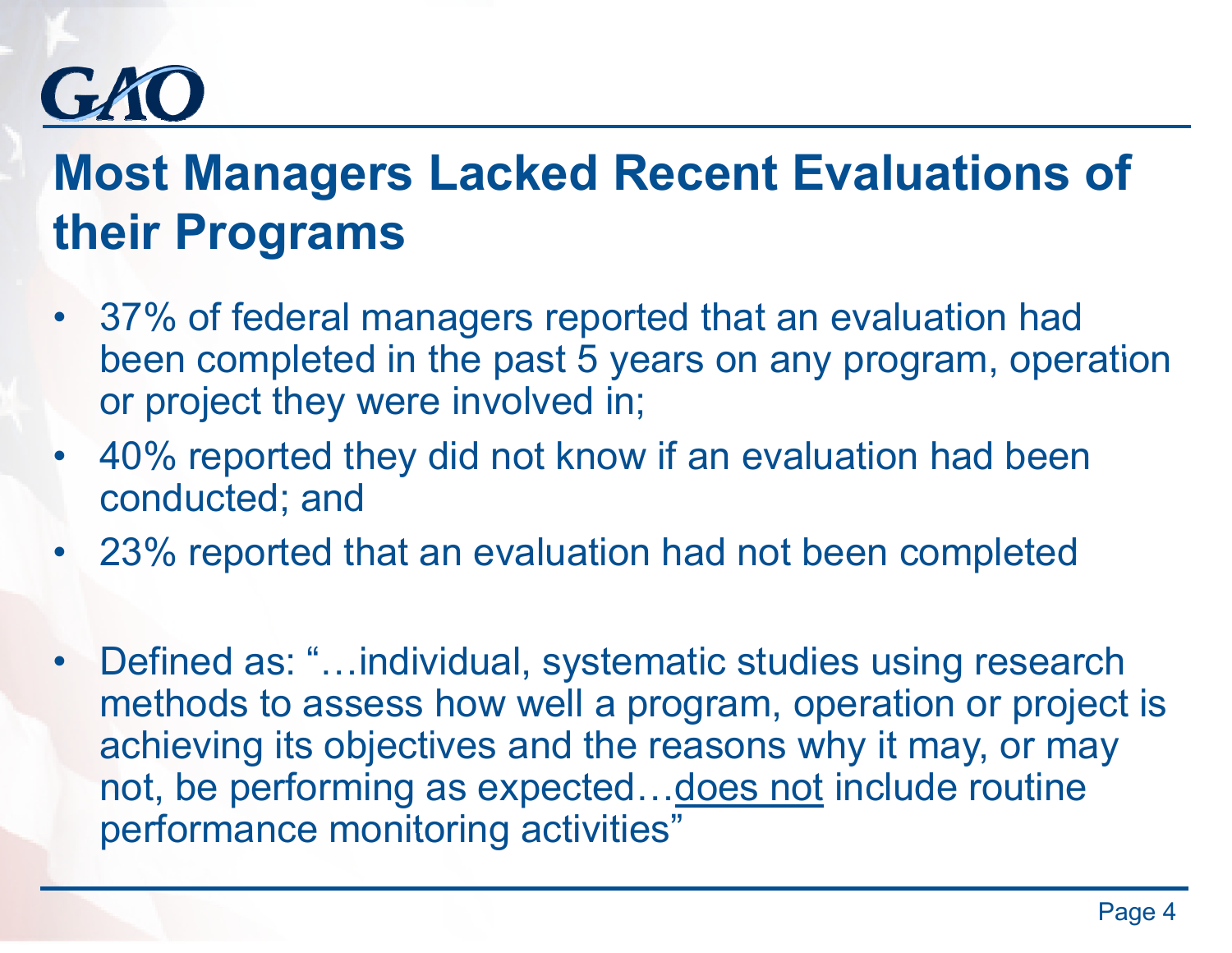

### **The 37% who had evaluations reported they helped greatly to assess or improve programs**



Source: GAO survey.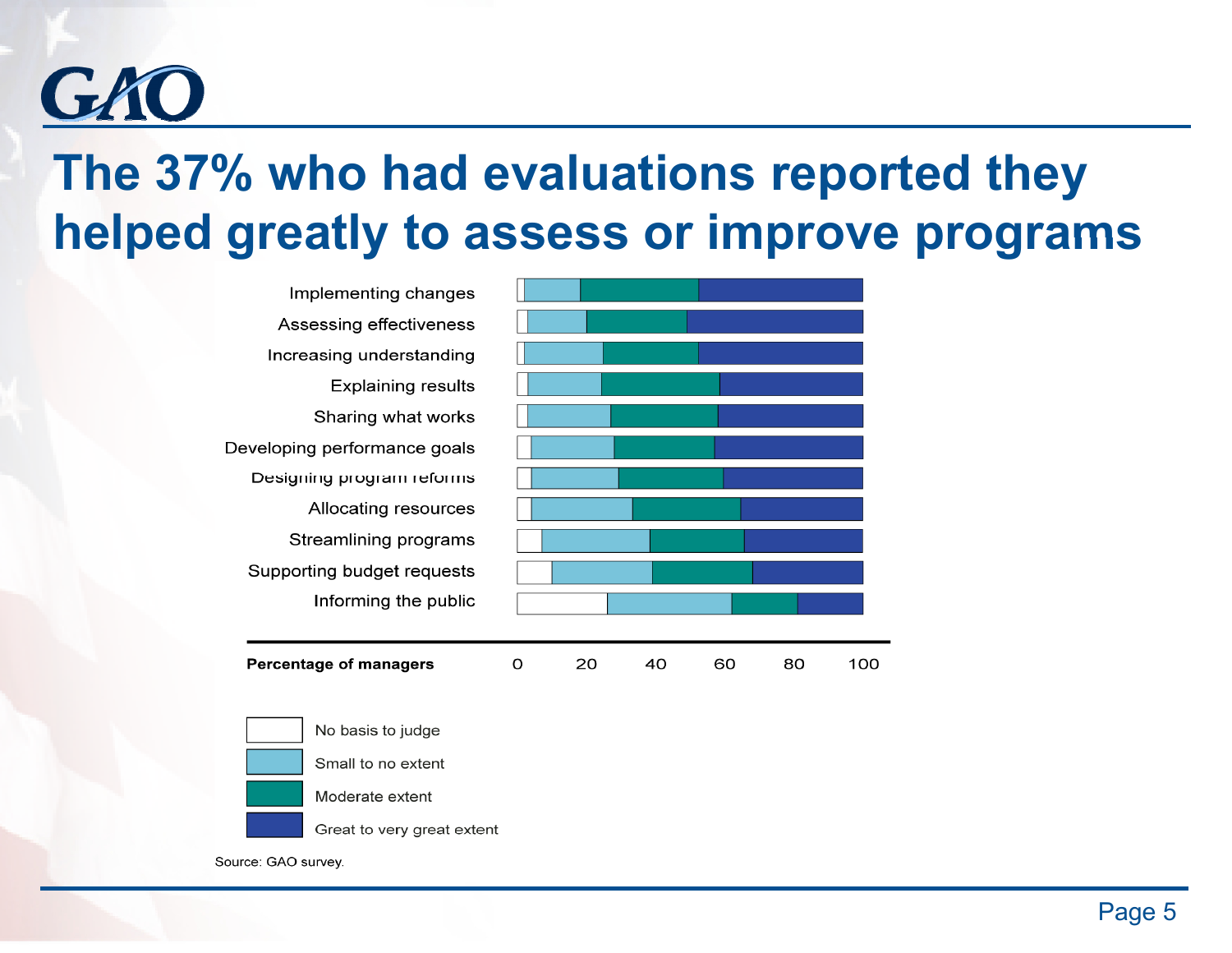

### **The 37% who had evaluations said program and policy context moderately hindered use**



Source: GAO survey.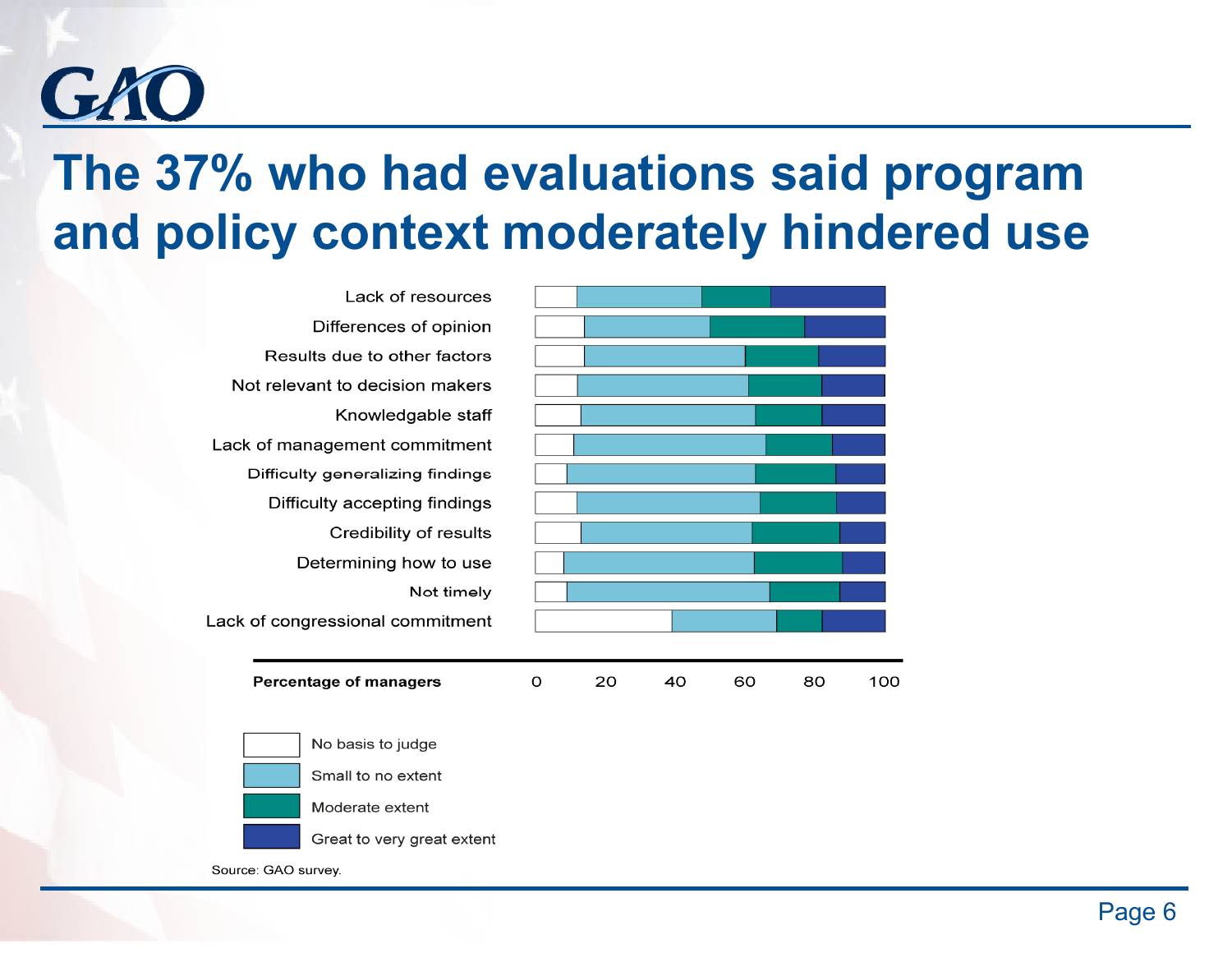

### **Evaluators Emphasized Three Basic Strategies to Facilitate Evaluation Influence**

- • Demonstrate leadership support by promoting capacity building and the use of evidence, and funding evaluation offices to promote and support the use of evidence
- Build a strong body of evidence by attending to rigor in whatever methods are used, from which to respond to varied questions over time or fast-breaking policy discussions
- Engage stakeholders throughout the evaluation process developing relationships to gain their input to planning and buy-in; providing assistance, training, and incentives; and disseminating usable messages